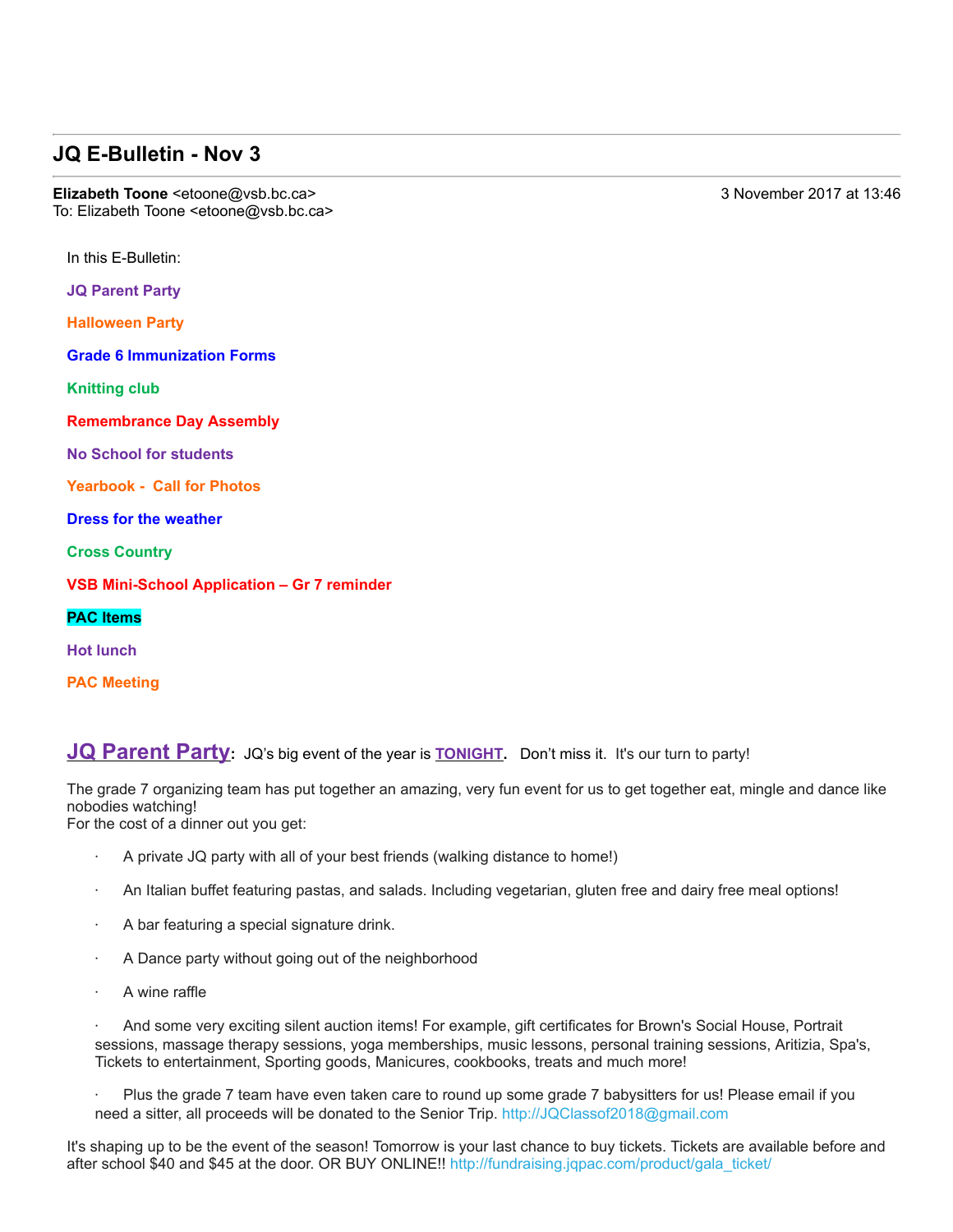Don't forget to bring some cash and your cheque book for the bar and those great silent auction items! Thank you for supporting the grade 7 senior trip.

**Halloween Party**: Thank you to this year's grade 7 families for organizing a fun and "spooktacular" party last Friday and a huge thank you to all who supported this fundraising event for the grade 7 trip.

**Grade 6 Immunization Forms:** Immunization forms were sent home earlier this week with grade 6 students. Please return the consent forms to school by **Thursday, November 9** for collection by Shane Glanville, our Public Health Nurse. In addition to grade 6 students, a few other students have received permission forms for "catch-up" immunizations and these should also be returned by Thursday. The immunization clinic will take place on **Tuesday, November 21st** . If you have any questions, Shane can be reached at the Pacific Spirit Community Health Centre, Tel: 6042616366 ext 3378. Thank you.

**Knitting Club – Gr 4 7** We are pleased to announce that Mme Sharon Hoy and Mme Cathy Ionta will once again run the popular knitting club on Monday at lunchtime for students in grades 4 to 7. Please see notice attached. An information meeting for students will be held on **Monday, November 6th at 10:30 am** in the Music Room and the first meeting will take place on **Monday, November 20th at 12:15 pm.**

**Remembrance Day Assembly**: The school will hold a Remembrance Day Assembly on **Thursday, November 9 at 11:00 am for students only**.Unfortunately due to fire hazard restrictions, we are unable to invite the community. The Senior Choirs will be singing and should wear their uniforms. The Royal Canadian Legion will be supplying poppies so please send some small change with your child on the  $9<sup>th</sup>$ . Merci.

÷

**No School for Students:**  On **Friday, November 10th**, there will be no school for students as teachers participate in workshops for Curriculum Implementation.

**Remembrance Day - Monday, November 13<sup>th</sup>** – the school will be closed for the statutory holiday.

**Yearbook – Call for Photos**: The Yearbook Club would like to receive photos of school activities and events such as the Welcome Back Bbq, Terry Fox Run, Field Trips, Halloween, class projects and activities. Parents may email photos to etoone@vsb.bc.ca and they will be passed on to the Yearbook Club for consideration.

**Dress for the Weather**: Please make sure that your child has a spare change of clothes at school as they are often needed during the rainy season. Your child will appreciate having something warm and dry to change into. Thank you.

**Cross Country**: Congratulations on a terrific season JQ cross-country runners! Please look for the cross-country wrap-up page in the next week or two. We had some amazing performances!

For those runners who borrowed jerseys for the season, could you please arrange with Lori (patandlori@telus.net) to return your jersey and collect your cash/cheque. I would like to have all jerseys returned by Nov. 9.

Thanks very much!

Lori